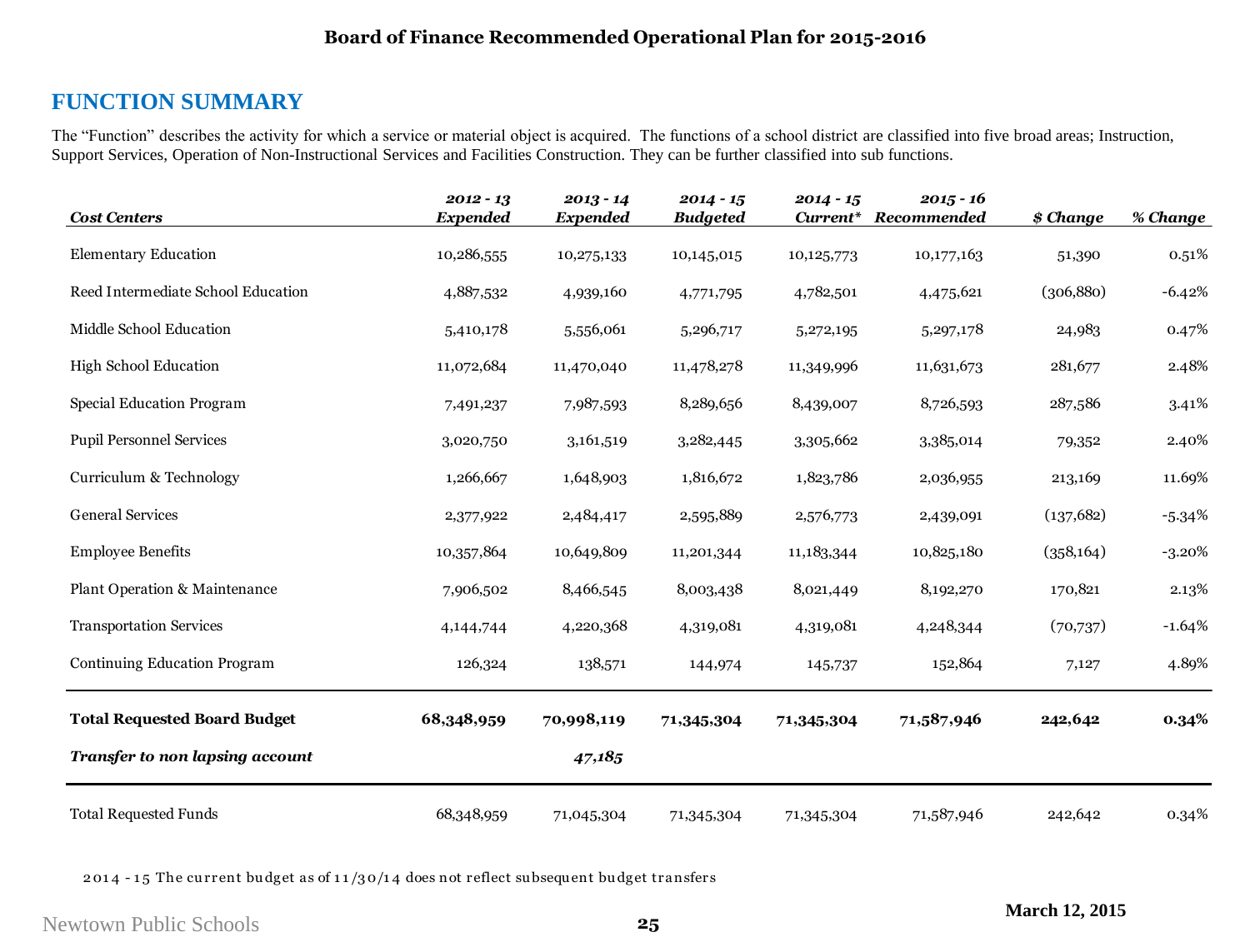## **FUNCTION SUMMARY**

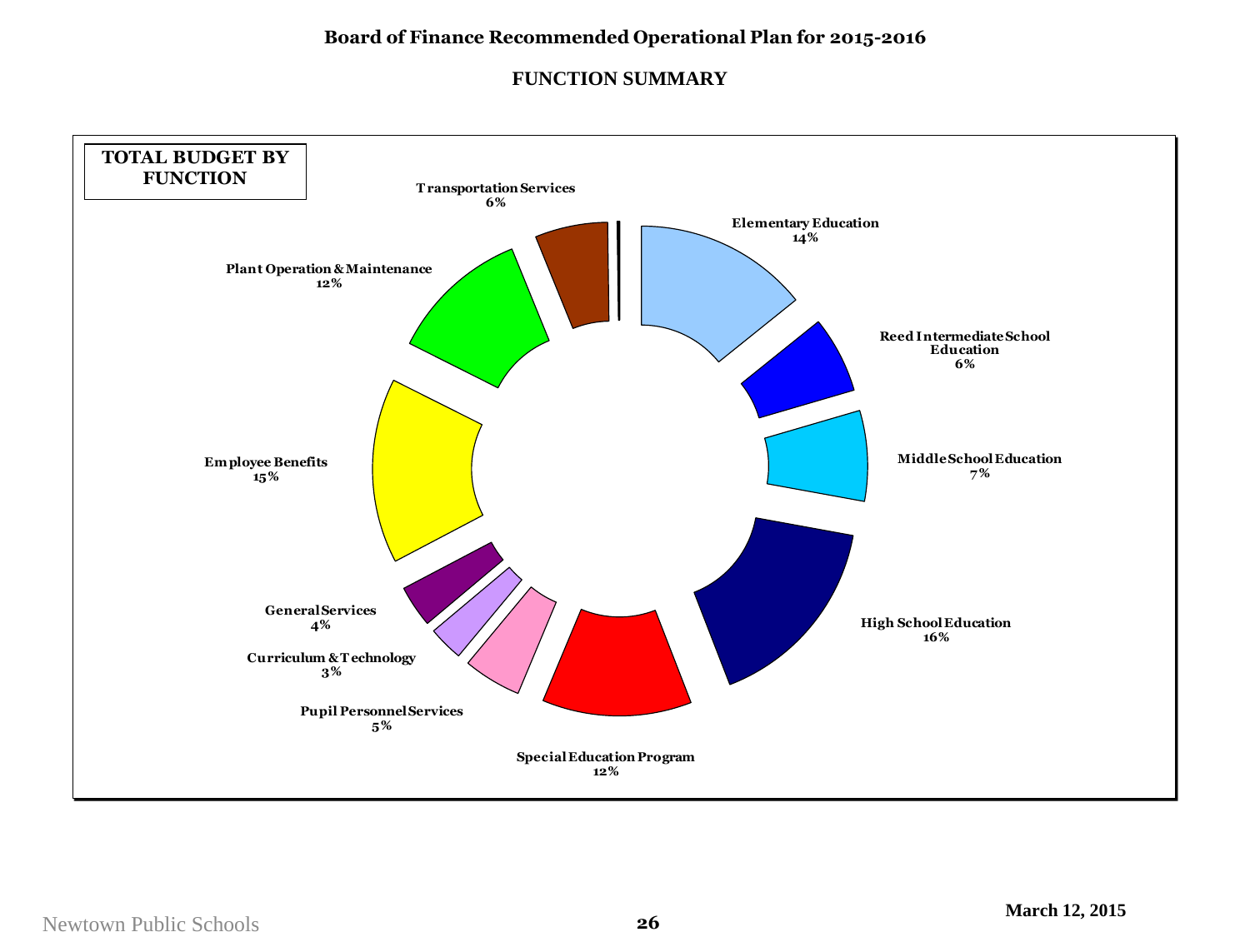## **Board of Finance Recommended Operational Plan for 2015-2016**

## **FUNCTION SUMMARY**

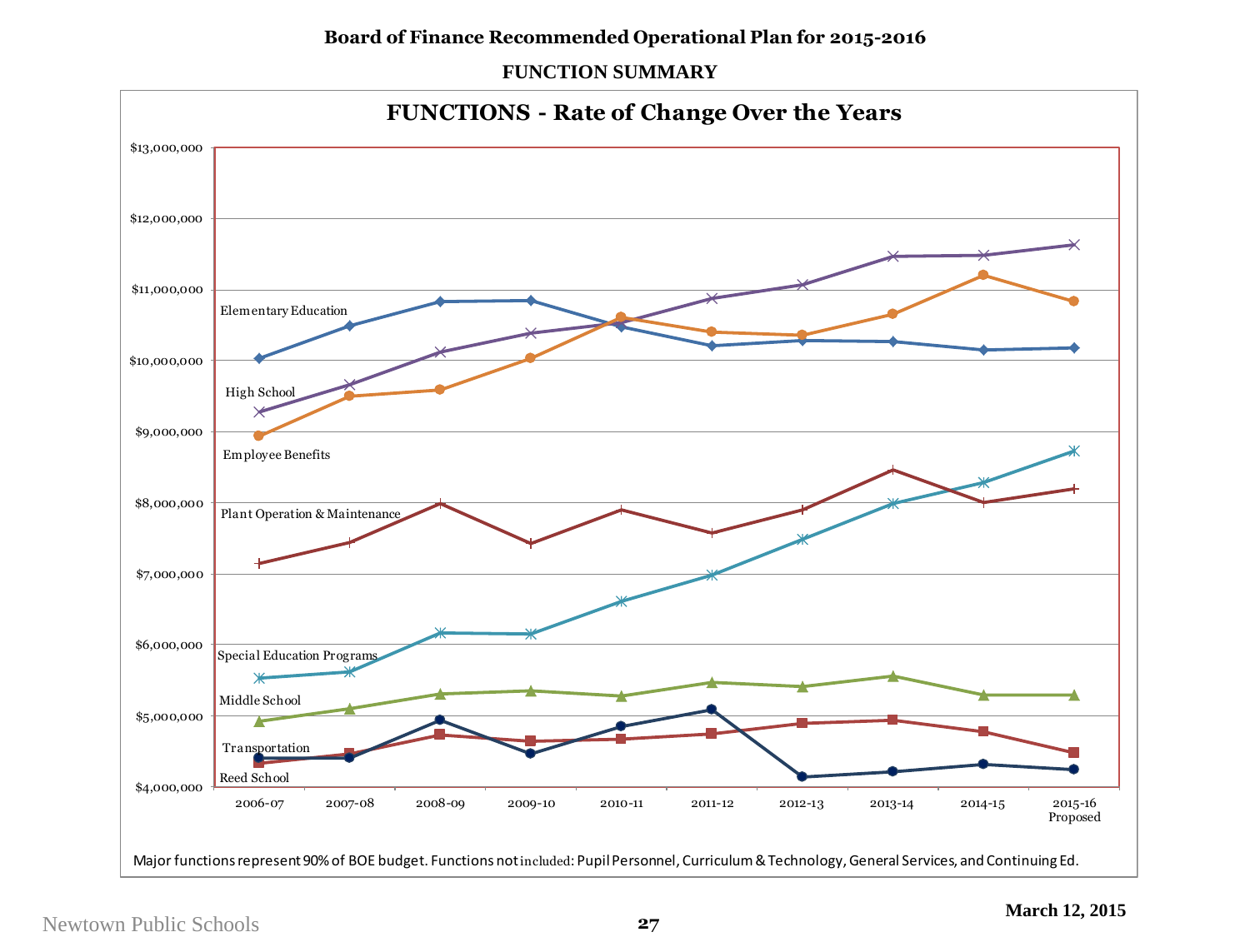# **STAFFING - BY FUNCTION**

| BOARD OF EDUCATION'S REQUESTED STAFFING for the NEWTOWN PUBLIC SCHOOLS |                     |                            |                            |                     |                            |                            |                            |                            |                                |                               |                             |                              |
|------------------------------------------------------------------------|---------------------|----------------------------|----------------------------|---------------------|----------------------------|----------------------------|----------------------------|----------------------------|--------------------------------|-------------------------------|-----------------------------|------------------------------|
| <b>Cost Centers</b>                                                    | 2006-07<br>Staffing | 2007-08<br><b>Staffing</b> | 2008-09<br><b>Staffing</b> | 2009-10<br>Staffing | 2010-11<br><b>Staffing</b> | 2011-12<br><b>Staffing</b> | 2012-13<br><b>Staffing</b> | 2013-14<br><b>Staffing</b> | $2014 - 15$<br><b>Approved</b> | $2014 - 15$<br><b>Current</b> | 2015-16<br><b>Estimated</b> | Change                       |
| <b>Elementary Education</b>                                            | 186.37              | 185.03                     | 185.62                     | 180.69              | 169.45                     | 154.75                     | 153.53                     | 152.61                     | 145.98                         | 148.88                        | 146.45                      | (2.43)                       |
| Reed Intermediate School Education                                     | 72.97               | 71.25                      | 71.25                      | 69.25               | 66.20                      | 64.35                      | 64.35                      | 65.28                      | 60.83                          | 62.07                         | 58.07                       | (4.00)                       |
| Middle School Education                                                | 74.21               | 75.80                      | 76.04                      | 75.47               | 74.50                      | 74.48                      | 74.48                      | 74.77                      | 70.62                          | 70.48                         | 69.18                       | (1.30)                       |
| <b>High School Education</b>                                           | 121.85              | 126.46                     | 127.50                     | 131.04              | 134.24                     | 136.18                     | 136.11                     | 136.11                     | 134.65                         | 134.65                        | 135.25                      | 0.60                         |
| Special Education Program                                              | 140.44              | 150.95                     | 150.67                     | 147.15              | 150.67                     | 152.33                     | 154.24                     | 154.07                     | 156.48                         | 160.85                        | 152.81                      | (8.04)                       |
| Pupil Personnel Services                                               | 42.85               | 42.85                      | 40.06                      | 42.13               | 44.64                      | 44.85                      | 46.85                      | 46.85                      | 46.85                          | 46.85                         | 47.85                       | 1.00                         |
| Curriculum & Technology                                                | 8.00                | 7.00                       | 7.00                       | 8.00                | 7.00                       | 7.00                       | 7.00                       | 7.00                       | 7.00                           | 8.00                          | 8.00                        | $\overline{\phantom{a}}$     |
| <b>General Services</b>                                                | 14.60               | 15.60                      | 15.60                      | 15.60               | 15.60                      | 15.60                      | 15.60                      | 15.37                      | 15.37                          | 15.37                         | 15.37                       | $\qquad \qquad \blacksquare$ |
| Security                                                               | 3.14                | 4.00                       | 4.00                       | 4.00                | 4.00                       | 4.00                       | 4.00                       | 12.00                      | 5.00                           | 6.00                          | 7.00                        | 1.00                         |
| Plant Operation & Maintenance                                          | 58.50               | 58.50                      | 58.50                      | 57.50               | 60.00                      | 60.00                      | 60.00                      | 60.00                      | 58.00                          | 58.00                         | 58.00                       |                              |
| <b>Transportation Services</b>                                         | 5.18                | 5.18                       | 4.71                       | 4.71                | 2.00                       | 2.00                       | $\sim$                     | $\overline{\phantom{a}}$   | $\overline{\phantom{a}}$       | $\overline{\phantom{a}}$      | $\overline{\phantom{a}}$    | $\overline{\phantom{a}}$     |
| Continuing Education Program                                           | 1.57                | 1.57                       | 1.57                       | 1.57                | 1.57                       | 1.57                       | 1.57                       | 1.57                       | 1.57                           | 1.57                          | 1.57                        |                              |
| <b>Total Requested Budget</b>                                          | 729.68              | 744.19                     | 742.52                     | 737.11              | 729.87                     | 717.11                     | 717.73                     | 725.63                     | 702.35                         | 712.72                        | 699.55                      | (13.17)                      |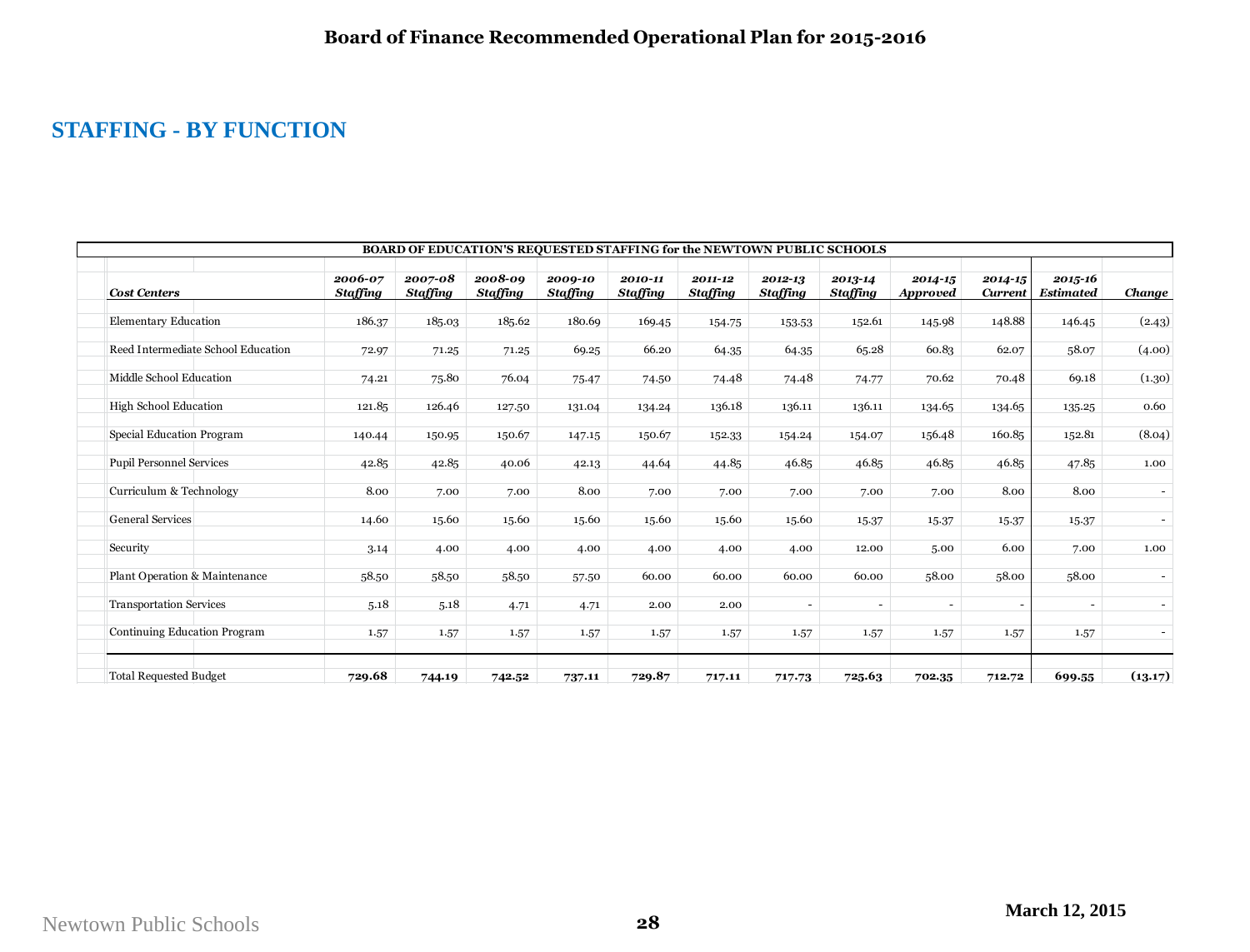### **Board of Finance Recommended Operational Plan for 2015-2016**

## **CHANGES TO STAFFING**

#### *2015-16 Net Reductions to Staff*

| <b>Certified Positions</b> |                               |              |               |                                 |                 |         |               |
|----------------------------|-------------------------------|--------------|---------------|---------------------------------|-----------------|---------|---------------|
| Location                   | <b>Position</b>               | <b>F.T.E</b> | <b>Salary</b> | Location                        | <b>Position</b> | F.T.E   | <b>Salary</b> |
| Hawley                     | Classroom Teacher - 4th Grade | $-1.00$      | $(\$56,594)$  | Head O'Meadow                   | Para-educator   | $-0.93$ | $(\$16,325)$  |
| Sandy Hook                 | Classroom Teacher - 4th Grade | $-1.00$      | $(*56,594)$   | Special Ed                      | Para-educator   | $-8.20$ | $(\$144,167)$ |
| Head O'Meadow              | Classroom Teacher - 4th Grade | 1.00         | \$56,594      |                                 |                 |         |               |
| Reed Intermediate          | Art Teacher                   | $-0.50$      | $(\$28,297)$  |                                 |                 |         |               |
| Reed Intermediate          | Music Teacher                 | $-0.50$      | $(\$28,297)$  |                                 |                 |         |               |
| Reed Intermediate          | P.E. Teacher                  | $-1.00$      | $(\$56,594)$  |                                 |                 |         |               |
| Reed Intermediate          | Classroom Teacher             | $-2.00$      | $(\$113,188)$ |                                 |                 |         |               |
| Middle School              | Art Teacher                   | $-0.30$      | $(\$16,978)$  |                                 |                 |         |               |
| Middle School              | Music Teacher                 | $-0.50$      | $(\$28,297)$  |                                 |                 |         |               |
| Middle School              | P.E. Teacher                  | $-0.50$      | $(\$28,297)$  |                                 |                 |         |               |
| Special Ed                 | Speech & Language Specialist  | $-1.00$      | $(\$59,956)$  |                                 |                 |         |               |
| Elementary                 | Art Teacher                   | $-1.00$      | $(\$56,594)$  |                                 |                 |         |               |
|                            | <b>Certified Reductions</b>   | $-8.30$      | $(*473,092)$  | <b>Non-Certified Reductions</b> |                 | $-9.13$ | $(\$160,492)$ |

#### *2015-16 Net Additions to Staff*

**Certified Positions Non-Certified Positions**

#### **Location Position F.T.E Salary Location Position F.T.E Salary** High School Academic Officer 0.40 \$22,638 Special Ed Clerk 0.16 \$4,421 High School Teacher - Unified Theater 0.20 \$11,319 Plant Assistant Facilities Director 1.00 \$85,000<br>Special Ed Teacher - GATES 1.00 \$56,594 Plant Custodians Custodians -1.00 (\$47,160) Special Ed Teacher - GATES 1.00 \$56,594 Plant Custodians -1.00 (\$47,160) Elementary World Language 0.50 \$28,297 Security Security Guard\* 1.00 \$21,123 High School Indoor Track - Head Coach \$4,917<br>
High School Gymnastics - Head Coach \$4,404 High School Gymnastics - Head Coach \$4,404<br>
High School Girls Golf - Head Coach \$5,049<br>
\$5,049 High School Girls Golf - Head Coach **\$5,049** \*Funds moved from SERV grant to BOE<br>
Special Ed Supervisor to Replace Chair \$21,770 Special Ed Supervisor to Replace Chair \$21,770<br>Special Ed Supervisor of Special Ed - Summer \$18,501 Special Ed Supervisor of Special Ed - Summer \$18,501<br>
Pupil Services NHS Guidance \* 1.00 \$55,322 Pupil Services MES Guidance \* 1.00 \$55,322<br>
Curriculum Stipends for NICE Program Expansion \$10,000 \$10,000 Stipends for NICE Program Expansion \$10,000 *Certified Additions 3.10 \$238,811 Non-Certified Additions 1.16 \$63,384*

| <b>Net Total - Additions/Reduction</b> | -5.20    | $(*234,281)$ | $-7.97$ | (\$97.108) |
|----------------------------------------|----------|--------------|---------|------------|
|                                        |          |              |         |            |
|                                        |          |              |         |            |
| <b>Total BOE Changes in Staff</b>      | $-13.17$ | $(*331,389)$ |         |            |
|                                        |          |              |         |            |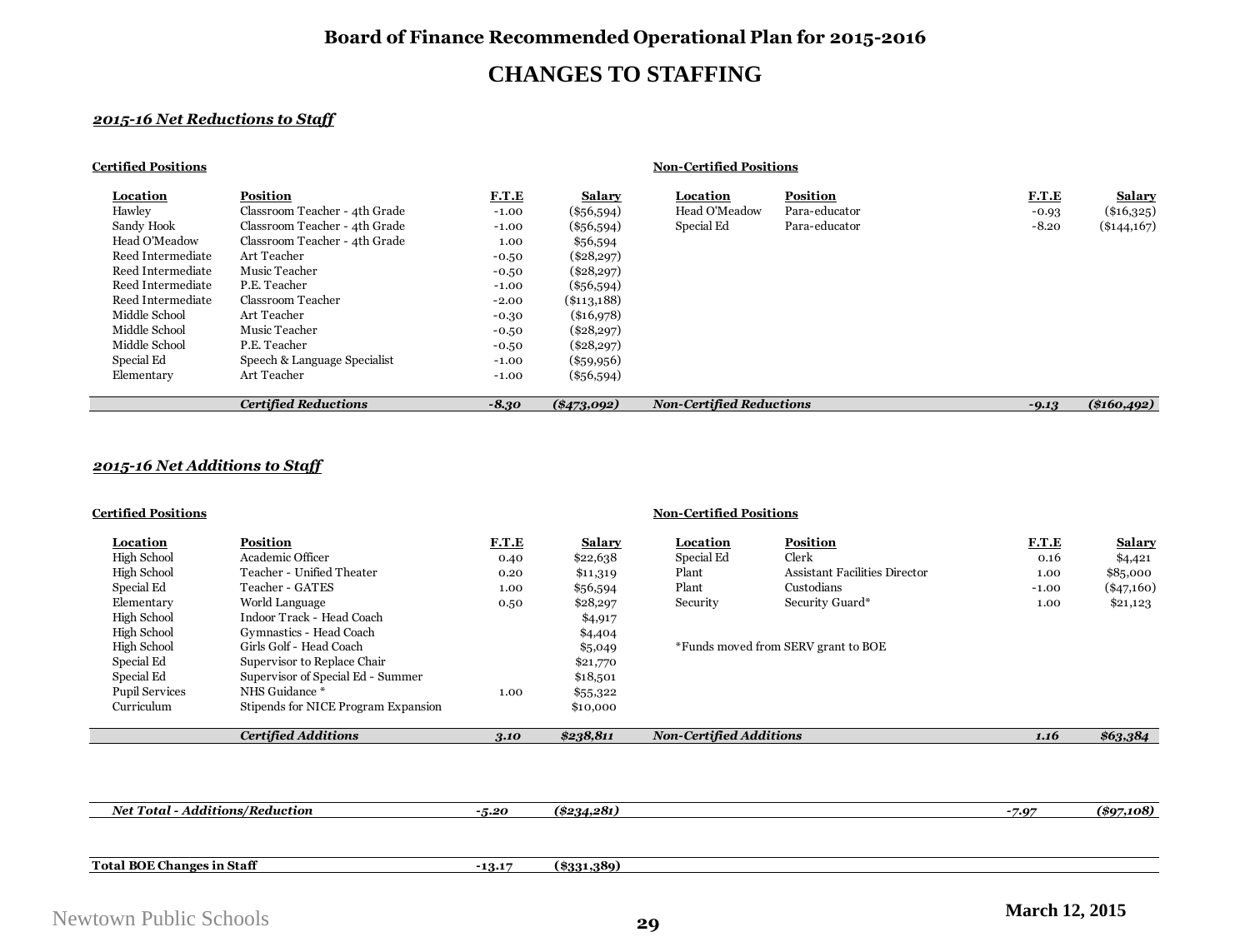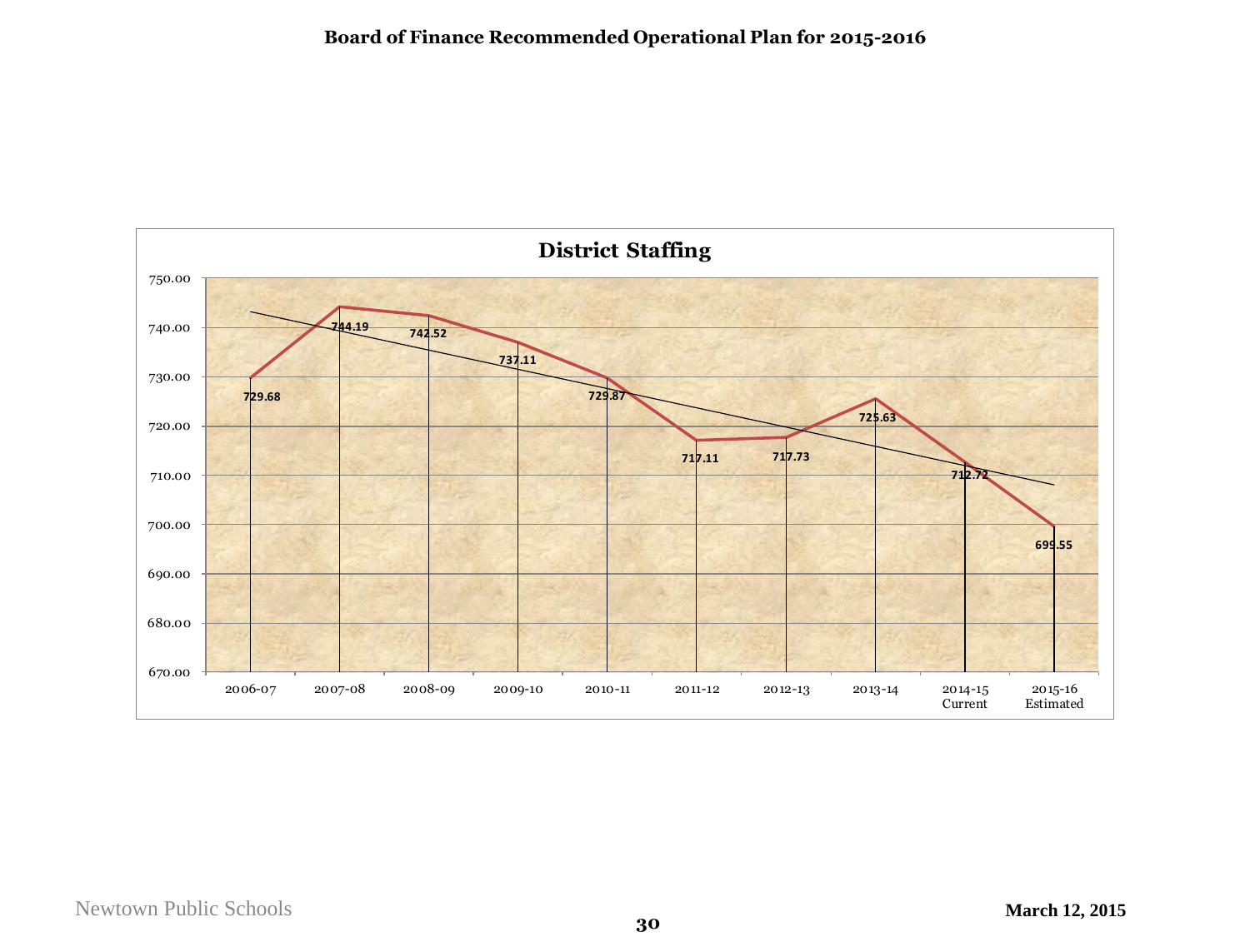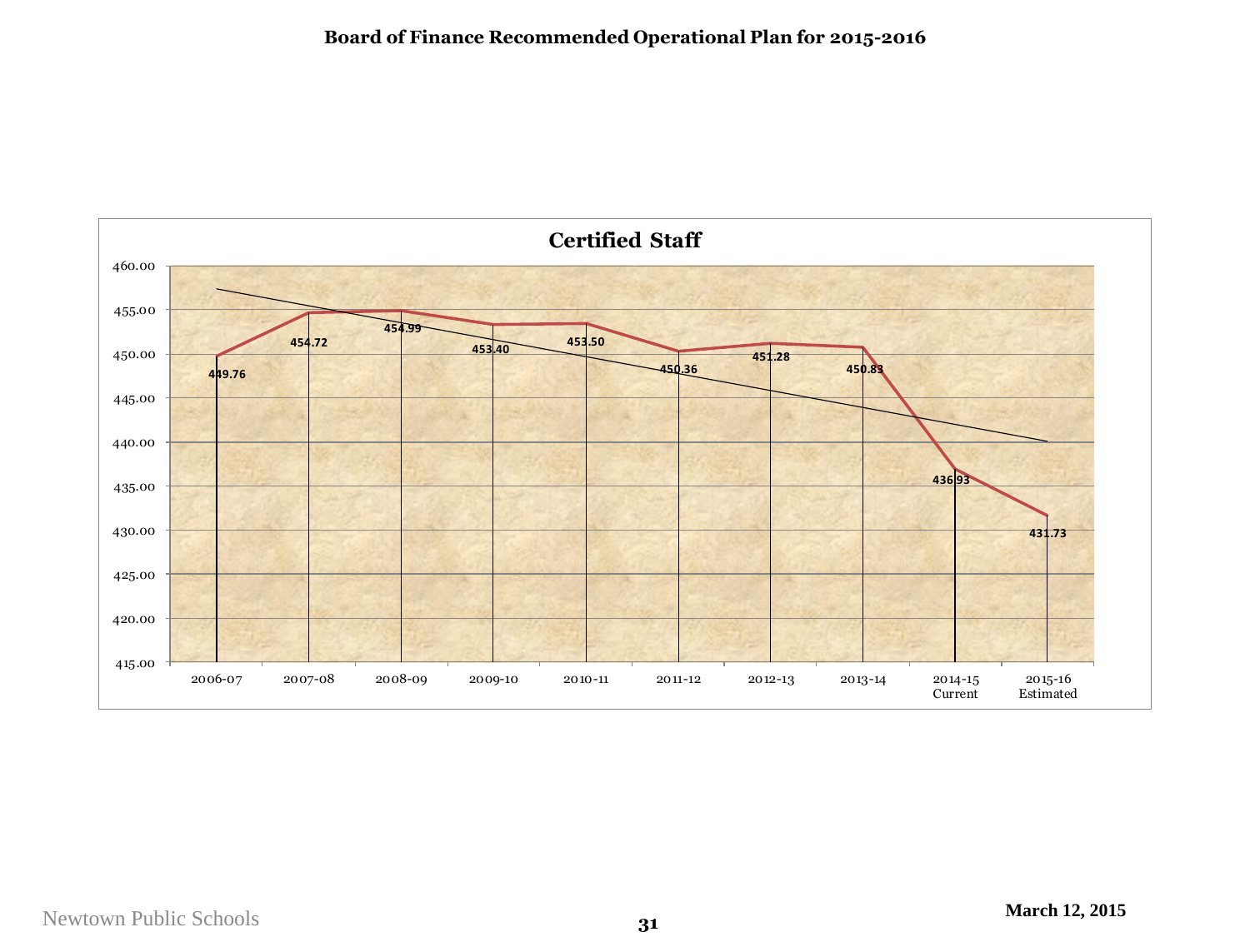# **OBJECT SUMMARY**

This classification is used to describe the service or commodity obtained as a result of a specific expenditure. The eight major object categories are further subdivided for additional detail and control.

|     | <b>Major Objects</b>                   | $2012 - 13$<br><b>Expended</b> | $2013 - 14$<br><b>Expended</b> | $2014 - 15$<br><b>Budgeted</b> | $2014 - 15$<br>Current* | $2015 - 16$<br>Recommended | \$ Change  | % Change  |
|-----|----------------------------------------|--------------------------------|--------------------------------|--------------------------------|-------------------------|----------------------------|------------|-----------|
| 100 | Salaries                               | 43,732,472                     | 45,029,126                     | 44,999,627                     | 44,999,627              | 45,107,597                 | 107,970    | 0.24%     |
| 200 | <b>Employee Benefits</b>               | 10,341,864                     | 10,633,809                     | 11,169,344                     | 11, 151, 344            | 10,740,680                 | (410, 664) | $-3.68%$  |
| 300 | <b>Purchased Professional Services</b> | 885,059                        | 863,909                        | 749,083                        | 749,083                 | 788,173                    | 39,090     | 5.22%     |
|     | 400 Purchased Property Services        | 2,156,695                      | 2,418,651                      | 2,139,419                      | 2,139,419               | 2,137,580                  | (1,839)    | $-0.09%$  |
| 500 | <b>Other Purchased Services</b>        | 6,526,747                      | 6,809,463                      | 7,197,647                      | 7,203,247               | 7,531,489                  | 328,242    | 4.56%     |
|     | 600 Supplies                           | 4,428,579                      | 4,619,171                      | 4,480,093                      | 4,492,493               | 4,392,978                  | (99, 515)  | $-2.22%$  |
| 700 | Property - Equipment                   | 207,334                        | 552,547                        | 534,735                        | 534,735                 | 819,493                    | 284,758    | 53.25%    |
| 800 | Other Objects                          | 70,210                         | 71,445                         | 75,356                         | 75,356                  | 69,956                     | (5,400)    | $-7.17\%$ |
|     | <b>Total Requested Board Budget</b>    | 68,348,959                     | 70,998,119                     | 71,345,304                     | 71,345,304              | 71,587,946                 | 242,642    | $0.34\%$  |
| 900 | Transfer to non lapsing account        |                                | 47,185                         |                                |                         |                            |            |           |
|     | <b>Total Requested Funds</b>           | 68,348,959                     | 71,045,304                     | 71,345,304                     | 71,345,304              | 71,587,946                 | 242,642    | 0.34%     |

2014 - 15 The current budget as of  $11/30/14$  does not reflect subsequent budget transfers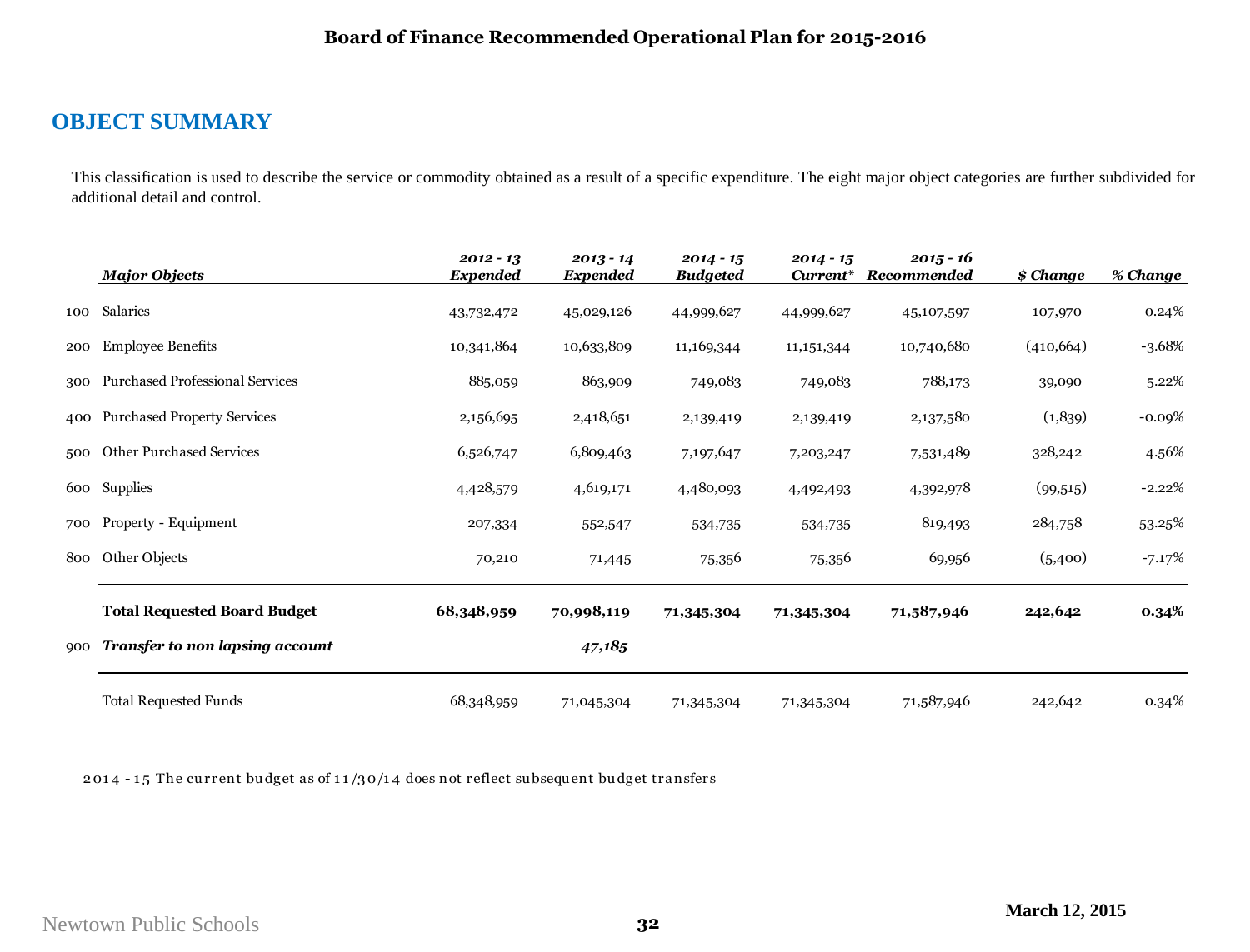## **OBJECT SUMMARY**



Other Purchased Services = Out-of-District Tuition \$211,687; Transportation \$43,634; All other \$72,921 Property Equipment = Technology \$169,033; Security \$34,692; All other \$81,033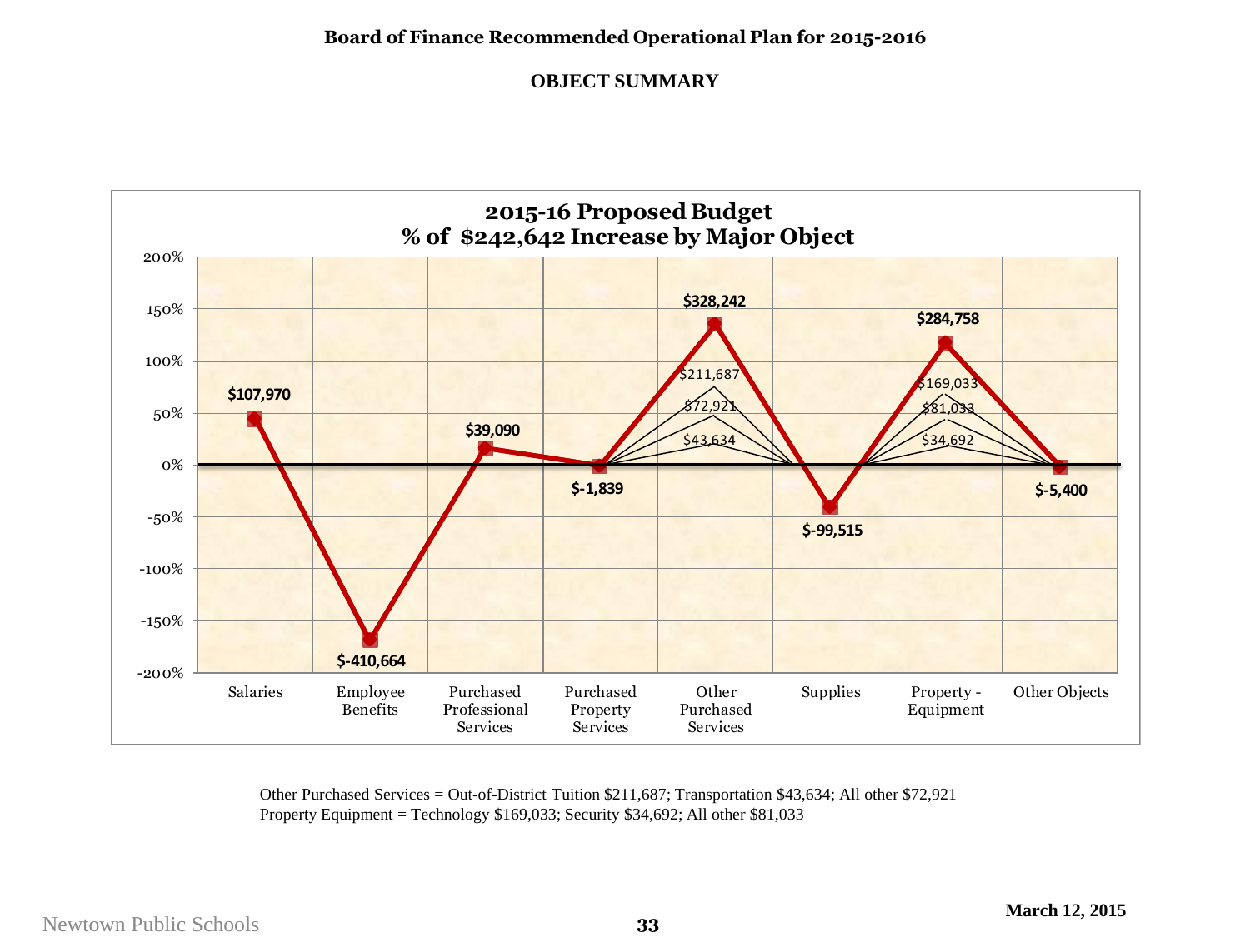## **Board of Finance Recommended Operational Plan for 2015-2016**

## **OBJECT SUMMARY**